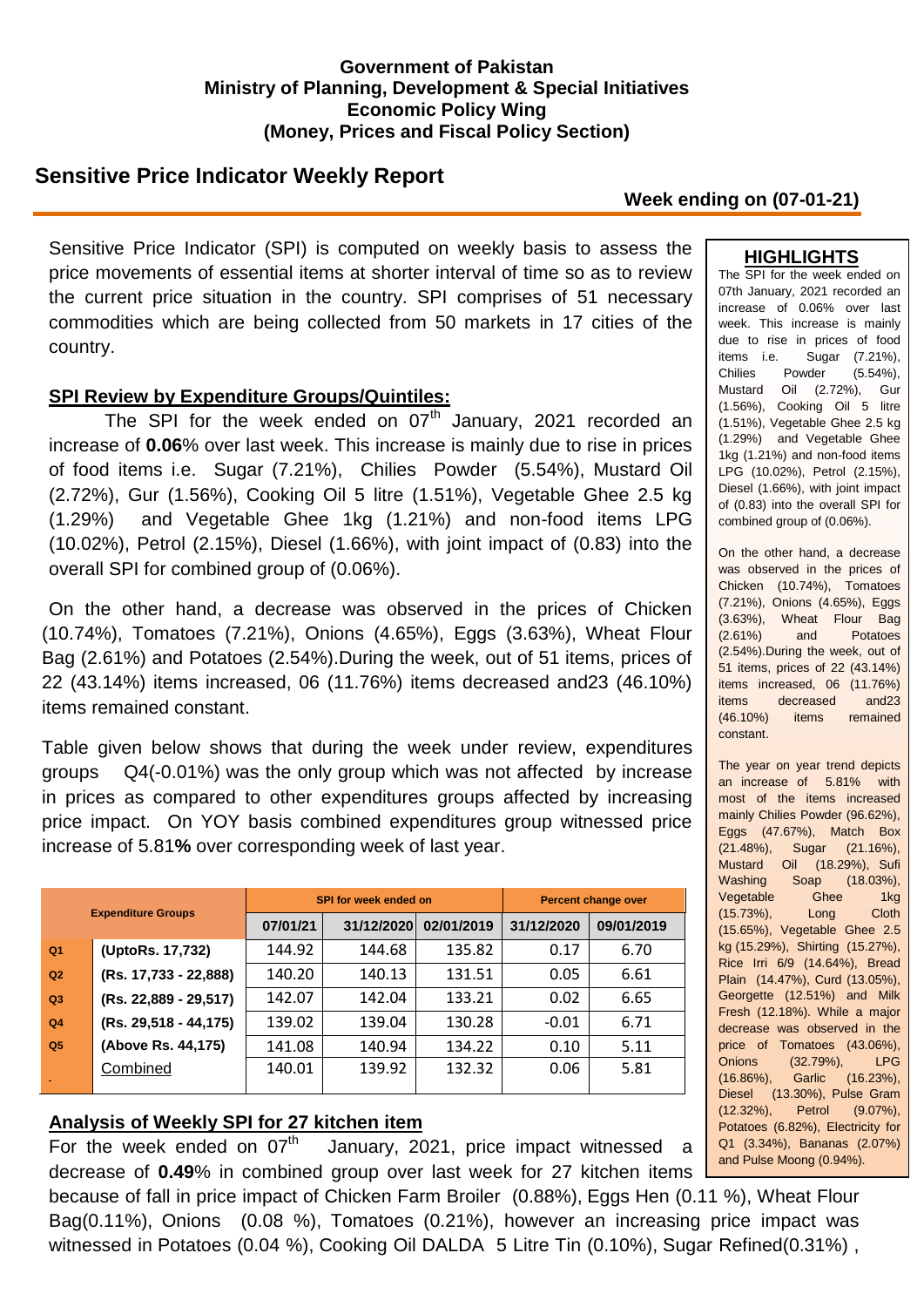In lowest income group **Q1**, an increasing price impact of **0.07 %** was recorded in price impact of 27 kitchen items over last week.

On year on year basis, combined group recorded a rising impact of **10.11 %** which is attributed to increase in price impact of kitchen items i.e. Wheat Flour Bag (0.26 %) Rice Basmati Broken (0.12%), Milk Fresh (4.44 %), Eggs Hen Farm (1.43%), Chicken (0.40 %) Beef (0.11%), Mutton (0.49 %), Cooking Oil Dalda 5 litre tin (0.59%), Vegetable Ghee1kg Pouch (0.46 %), and Sugar (0.99%) however, a declining price impact was shown in Tomatoes (1.76 %), Onions (1.00 %) , Potatoes(0.16%). Price impact on YOY basis for lowest income group Q1 was **9.03** % which is lower than combined group on YOY basis.

|    | Consumer Prices Of Essential Kitchen Items in Different Cities For Week Ended On 07-02- |  |  |  |  |  |
|----|-----------------------------------------------------------------------------------------|--|--|--|--|--|
| 21 |                                                                                         |  |  |  |  |  |

| Sr.<br>  No    | <b>Units</b>                 | <b>Islamabad</b> | <b>Rawalpindi</b> | Lahore  | <b>Karachi</b> | <b>Quetta</b> | <b>Peshawar</b> |
|----------------|------------------------------|------------------|-------------------|---------|----------------|---------------|-----------------|
|                | Wheat Flour Bag 20kg         | 864.15           | 860.00            | 860.00  | 1192.66        | 1102.00       | 1026.24         |
| $\overline{2}$ | Rice Basmati Broken          | 106.56           | 98.54             | 76.87   | 99.43          | 104.92        | 80.00           |
| 3              | Mutton (Average Quality) 1kg | 1166.08          | 1189.83           | 1051.19 | 1081.51        | 1096.96       | 868.94          |
| 4              | Chicken Farm Broiler(1kg)    | 182.66           | 178.88            | 152.00  | 185.64         | 209.90        | 171.00          |
| 5              | Milk fresh (Un-boiled)       | 120.41           | 119.83            | 100.00  | 120.00         | 120.00        | 121.85          |
| 6              | Eggs Hen 1dozen              | 199.32           | 196.72            | 196.00  | 208.32         | 219.91        | 200.48          |
| 7              | Cooking Oil 5 liter          | 1355.00          | 1355.00           | 1295.00 | 1355.00        | 1295.00       | 1295.00         |
| 8              | Pulse Moong 1kg              | 248.17           | 234.47            | 219.12  | 243.19         | 259.97        | 200.00          |
| 9              | Pulse Mash 1kg               | 256.46           | 250.52            | 246.56  | 244.87         | 274.97        | 230.00          |
| 10             | Pulse Gram 1kg               | 164.62           | 153.60            | 121.30  | 157.11         | 164.95        | 148.99          |
| 11             | Potatoes                     | 62.60            | 54.90             | 44.48   | 41.38          | 49.58         | 47.58           |
| 12             | Onions 1kg                   | 59.48            | 53.81             | 41.30   | 40.94          | 49.58         | 44.17           |
| 13             | Tomatoes 1kg                 | 108.04           | 96.64             | 88.73   | 74.84          | 69.70         | 81.05           |
| 14             | Sugar Refined 1kg            | 92.69            | 93.11             | 87.11   | 87.73          | 88.49         | 93.30           |
| 15             | Petrol Super Per Liter       | 106.50           | 106.51            | 106.51  | 106.53         | 106.51        | 106.51          |

The Price difference of items in different cities as shown in the table above can be related to transportation costs. This applies to those commodities that are physically transported from one city to another as they are not grown/produced in that particular area.

| <b>Price Comparison of Major Kitchen Items (Combined Group)</b> |                      |            |               |                     |         |          |  |  |  |
|-----------------------------------------------------------------|----------------------|------------|---------------|---------------------|---------|----------|--|--|--|
| Sr. No                                                          | <b>Items</b>         |            | <b>Prices</b> | impact Current/prev |         |          |  |  |  |
|                                                                 |                      | 07/01/2021 | 31/12/2020    | 09/01/2020          | Prev.   | Corresp. |  |  |  |
| 1                                                               | <b>Wheat Flour</b>   | 977.89     | 995.93        | 939.99              | $-0.11$ | 0.26     |  |  |  |
| $\overline{2}$                                                  | <b>Rice Basmati</b>  | 88.78      | 88.78         | 84.17               | 0.00    | 0.12     |  |  |  |
| 3                                                               | <b>Mutton</b>        | 1040.37    | 1040.37       | 942.94              | 0.00    | 0.49     |  |  |  |
| $\overline{4}$                                                  | <b>Chicken Farm</b>  | 170.65     | 196.82        | 159.95              | $-0.88$ | 0.40     |  |  |  |
| 5                                                               | <b>Milk Fresh</b>    | 108.82     | 108.82        | 94.64               | 0.00    | 4.44     |  |  |  |
| $6\phantom{1}$                                                  | Eggs Hen             | 200.18     | 205.62        | 136.16              | $-0.11$ | 1.43     |  |  |  |
| $\overline{7}$                                                  | <b>Onions</b>        | 41.89      | 43.54         | 60.78               | $-0.08$ | $-1.00$  |  |  |  |
| 8                                                               | <b>Pulse Moong</b>   | 227.47     | 226.57        | 225.49              | 0.00    | 0.01     |  |  |  |
| 10                                                              | <b>Potatoes</b>      | 43.88      | 42.96         | 46.24               | 0.06    | $-0.16$  |  |  |  |
| 11                                                              | <b>Tomatoes</b>      | 83.34      | 91.27         | 144.55              | $-0.21$ | $-1.76$  |  |  |  |
| 12                                                              | <b>Sugar Refined</b> | 88.96      | 83.96         | 74.33               | 0.31    | 0.99     |  |  |  |